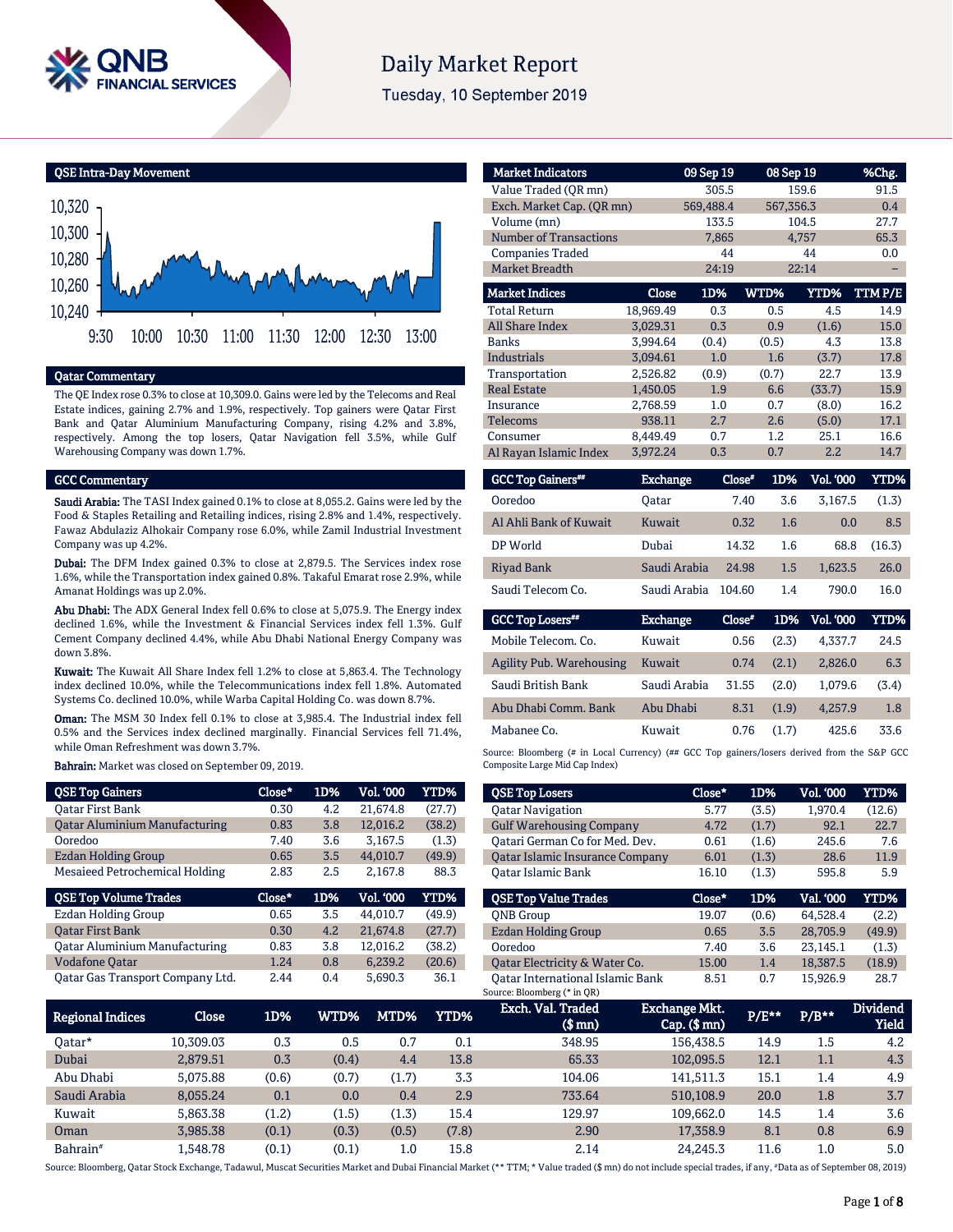## Qatar Market Commentary

- The QE Index rose 0.3% to close at 10,309.0. The Telecoms and Real Estate indices led the gains. The index rose on the back of buying support from Qatari shareholders despite selling pressure from GCC and non-Qatari shareholders.
- Qatar First Bank and Qatar Aluminium Manufacturing Company were the top gainers, rising 4.2% and 3.8%, respectively. Among the top losers, Qatar Navigation fell 3.5%, while Gulf Warehousing Company was down 1.7%.
- Volume of shares traded on Monday rose by 27.7% to 133.5mn from 104.5mn on Sunday. Further, as compared to the 30-day moving average of 72.9mn, volume for the day was 83.2% higher. Ezdan Holding Group and Qatar First Bank were the most active stocks, contributing 33.0% and 16.2% to the total volume, respectively.

| <b>Overall Activity</b>    | Buy $%$ * | Sell %* | Net (QR)        |
|----------------------------|-----------|---------|-----------------|
| Oatari Individuals         | 26.36%    | 24.99%  | 4,204,398.53    |
| <b>Oatari Institutions</b> | 31.85%    | 18.80%  | 39,862,772.82   |
| Oatari                     | 58.21%    | 43.79%  | 44.067.171.35   |
| <b>GCC</b> Individuals     | 0.40%     | 1.04%   | (1.963.742.53)  |
| <b>GCC</b> Institutions    | 0.57%     | 8.02%   | (22,753,225.76) |
| <b>GCC</b>                 | 0.97%     | 9.06%   | (24,716,968.29) |
| Non-Oatari Individuals     | 10.32%    | 9.53%   | 2,416,940.05    |
| Non-Oatari Institutions    | 30.49%    | 37.62%  | (21,767,143.11) |
| Non-Oatari                 | 40.81%    | 47.15%  | (19,350,203.05) |

Source: Qatar Stock Exchange (\* as a % of traded value)

## Global Economic Data

| <b>Date</b> | Market    | Source                                        | <b>Indicator</b>                    | Period    | Actual  | Consensus | <b>Previous</b> |
|-------------|-----------|-----------------------------------------------|-------------------------------------|-----------|---------|-----------|-----------------|
| 09/09       | UK        | UK Office for National Statistics             | Monthly GDP (MoM)                   | July      | 0.3%    | 0.1%      | $0.0\%$         |
| 09/09       | <b>UK</b> | UK Office for National Statistics             | <b>Industrial Production MoM</b>    | July      | 0.1%    | $-0.3%$   | $-0.1%$         |
| 09/09       | UK        | UK Office for National Statistics             | <b>Industrial Production YoY</b>    | July      | $-0.9%$ | $-1.1%$   | $-0.6%$         |
| 09/09       | <b>UK</b> | UK Office for National Statistics             | <b>Manufacturing Production MoM</b> | July      | 0.3%    | $-0.3%$   | $-0.2%$         |
| 09/09       | UK        | UK Office for National Statistics             | Manufacturing Production YoY        | July      | $-0.6%$ | $-1.2%$   | $-1.4%$         |
| 09/09       | <b>EU</b> | <b>Sentix Behavioral Indices</b>              | Sentix Investor Confidence          | September | $-11.1$ | $-13.4$   | $-13.7$         |
| 09/09       | Japan     | <b>Economic and Social Research Institute</b> | GDP Annualized SA OoO               | 202019    | 1.3%    | 1.3%      | 1.8%            |
| 09/09       | Japan     | <b>Economic and Social Research Institute</b> | <b>GDP Nominal SA OoO</b>           | 202019    | 0.3%    | 0.3%      | 0.4%            |
|             |           |                                               |                                     |           |         |           |                 |

Source: Bloomberg (s.a. = seasonally adjusted; n.s.a. = non-seasonally adjusted; w.d.a. = working day adjusted)

# News

## Qatar

CEO: The Commercial Bank to issue bonds worth up to \$700mn

– The Commercial Bank is set to issue bonds worth up to \$700mn (about QR2.55bn) to fund some domestic as well as overseas projects and other activities, according to the Group CEO, Joseph Abraham. The bank, in December last year, had announced that it could raise up to \$1bn (QR3.64bn) in debt in 2019 to further diversify its funding sources. Abraham said, "We are looking forward to issue bonds worth between \$600mn and \$700mn. But we do not know the exact date, and waiting for the right time and the interest rates. Since the interests rates are going down, so we will see when we can issue it." Commenting on the bank's activities and future outlook of the nature of its services, he noted that services at the bank's branches are going to witness major transformation. The number of physical transactions at branches is fast changing. More and more people are doing online transactions. However, the CEO of the bank also noted that people still want branches and they are visiting them. "We expect the nature of services at bank's branches is transforming from being transactional to be more advisory. As the number of people with surplus wealth and savings is growing fast, they want to go beyond deposits. They want different types of products such as wealth management, insurance, stocks and other types of products that ensure better returns," he added. (Peninsula Qatar)

 Al-Kaabi: Qatar shortlists partners for North Field expansion, but says it may go it alone - Qatar has shortlisted international oil firms for a stake in its expanded North Field megaproject, Qatar Petroleum's CEO, said, but may still choose to go it alone unless majors offer it significant value. The expansion of tiny but gas-rich Qatar's liquefied natural gas (LNG) facilities, already the world's largest, is one of the energy sector's most lucrative projects, and the world's top oil and gas majors have been racing to secure a stake. Invitations to bid were sent out last month and the result is due to be announced in the first quarter of 2020, Saad Al-Kaabi, who is also Minister of state for energy, said - if Qatar decides to go with partners at all. "We like the partnership model for many benefits. But because we don't need the partners, what's going out is basically a set of criteria that we have, to demonstrate to us what added value we get for Qatar if you come in," Al- Kaabi said. "Maybe they can give us something outside," he said, referring to LNG assets outside its domestic market. Al-Kaabi said that with the remaining contracts for its completion set to be awarded by the end of 2019, it was now asking a shortlist of majors to bid for a stake in the completed project. (Gulf-Times.com)

 Qatar's banks eased property loan repayments, Doha Bank CEO says - Qatar's banks eased repayment terms on real-estate loans, according to Doha Bank's CEO, Raghavan Seetharaman, after the Saudi Arabia-led standoff hurt property prices. "Cash flows have been redefined, debt has been restructured to see that debt-servicing capacity is not in danger in the coming days for real estate owners. Banks are also cautious in terms of overall lending for real estate," Seetharaman said. Home prices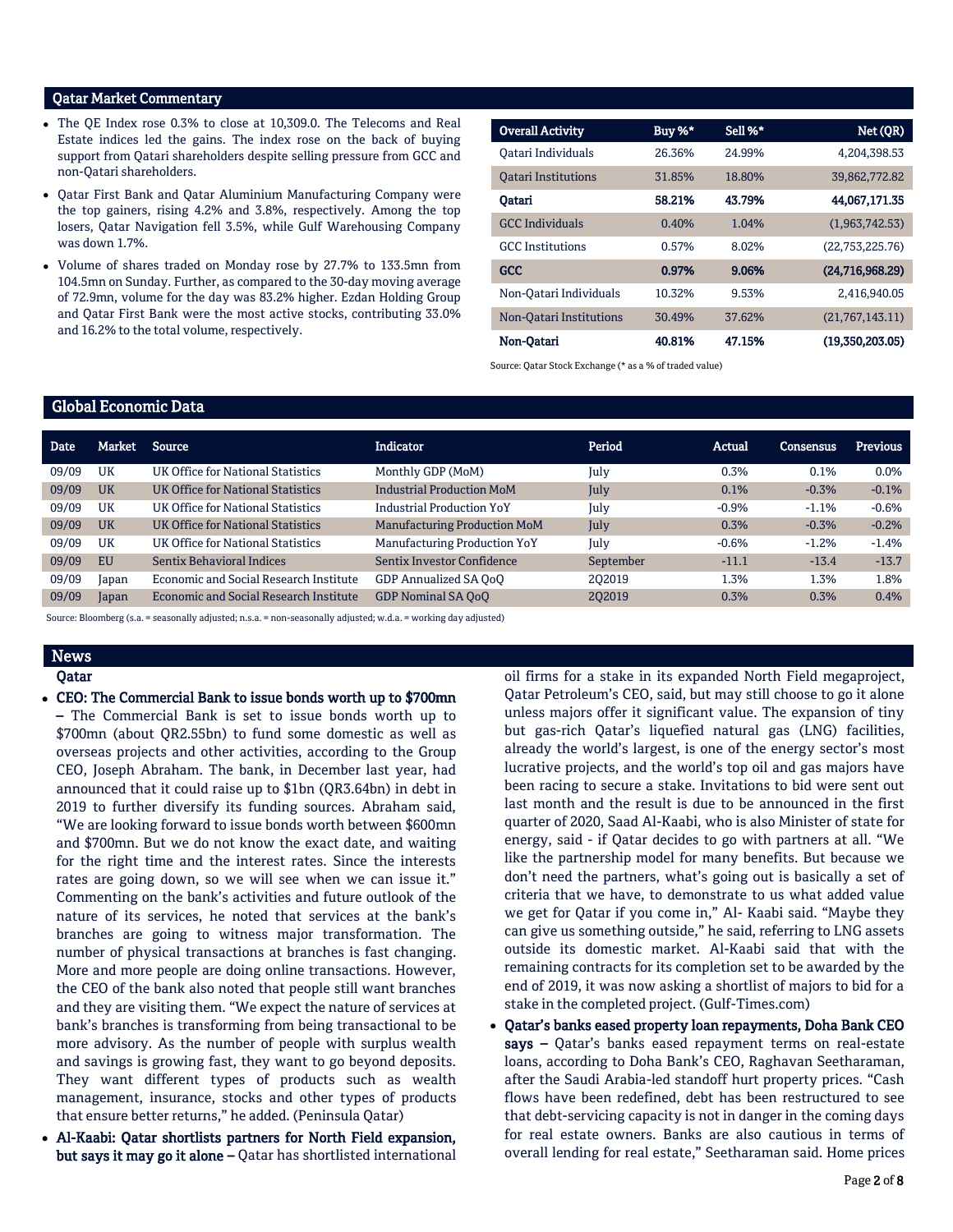are going through a minor correction, but retail real estate prices have held up well, he added. (Bloomberg)

- Bloomberg in new deal with QFC to boost coverage of region Bloomberg Media Group (Bloomberg) entered into a new agreement with the Qatar Financial Centre (QFC) as part of advancing its presence and editorial coverage in the region. The agreement includes a remote Bloomberg Television studio for live reports at the QFC in Doha, adding the major financial capital to existing remote locations elsewhere in the region. Starting this month, Simone Foxman of Bloomberg News will report regularly for Bloomberg Television out of the new Doha location. These television reports will be broadcast into Bloomberg Television's primetime morning show Bloomberg Daybreak: Middle East, which airs Sunday through Thursday. Bloomberg's coverage of the region has continued to expand in recent years with the launch of regionally focused editorial platforms in 2016 and regular events. (Gulf-Times.com)
- Ooredoo propels Lusail Smart City Development to next level Ooredoo announced the next level of its partnership with Qatari Diar Real Estate Investment Company to provide the smart city network to enable Lusail City as one of the world's leading smart cities. As a flagship project of Qatari Diar, Lusail City is deploying smart systems and citywide sensors with Ooredoo's next-generation network infrastructure serving as the ICT backbone for the Lusail Smart City end points. As a result, Lusail City aims to become the region's first large-scale greenfield smart city and a model city for smart city living. This partnership will see Ooredoo's advanced wired and wireless networks as the foundation for a wide range of Lusail City's secure smart city services. Practical examples can include smart operations with integrated Scada systems, smart traffic to ease congestion, smart lighting to reduce energy usage, and smart waste management to optimize collection and routes. (Gulf-Times.com)
- Hamad Port enters Guinness World Records as deepest artificial basin on Earth – Hamad Port, Qatar's gateway to world trade, has added a new feat to its series of achievements by setting a new Guinness World Records title as the deepest artificial basin ever made on Earth. HE Minister of Transport and Communications Jassim Saif Ahmed Al-Sulaiti said, "Hamad Port winning of such a universal certificate signals the importance and size of the project. Such an achievement is a new addition to a collection of world records the country set at Guinness World Records. It also emphasizes Qatar's capability of developing innovative projects in line with highest global standards." The Minister added, "Hamad Port's continuing achievements place us before a double responsibility toward our society so as to continue our performance according to world standards and our ambitious goals." (Qatar Tribune)

## International

 Fitch says trade policy disruption is darkening global economic outlook – The escalation in the ongoing US-China trade war and the prospect of a no-deal Brexit are among trade policy disruptions that are darkening the global economic outlook, Fitch Ratings stated. A no-deal Brexit scenario could lead to a significant UK recession in 2020, the ratings agency stated, adding that Eurozone's growth prospects will be materially lower in the event of a no-deal Brexit. The note added that the

impact of China's slowdown has also been a significant factor in recent growth disappointments in the Eurozone. Fitch stated that the Chinese economy's growth rate is expected to fall to 6.1% in 2019 and 5.7% in 2020 from the earlier forecasts of 6.2% and 6.0% respectively. Fitch stated that Asia Pacific countries were mostly stable amidst rising global growth risks, with the only negative outlook in the region being on Hong Kong, which was downgraded by the ratings last week following months of protests. (Reuters)

- US home purchase sentiment edges up in August The US consumer sentiment about buying a home ticked up in August as expectations about falling mortgage rates offset reduced optimism about home price appreciation and the timing to buy and sell a home, Fannie Mae stated. The largest US home finance agency stated its index on home purchase sentiment moved up 0.1 percentage point to 93.8 last month, the highest level since this measure began. Mortgage rates have fallen to their lowest levels since the autumn of 2016 in step with lower US bond yields because of anxiety about a softening global economy and trade tensions between China and the US. A telling sign was a decline of the net share of the 1,000 consumers surveyed who said they are not worried about losing their job. It fell 4 points to 77% last month. Last Friday, the Labor Department stated nonfarm payrolls grew by 130,000 in August, fewer than the 148,000 forecast among analysts polled by Reuters. Job growth has slowed since mid-2018. (Reuters)
- NY Fed survey: US consumer inflation expectations decline to a new low – The US consumers' inflation expectations slid in August and workers grew more pessimistic about their job situation, data from the New York Federal Reserve showed, supporting the case for further interest rate cuts from the Fed. The New York Fed's monthly survey of consumer expectations, which Fed officials look at along with other data on pricing, showed consumers' one-year inflation outlook declined 0.2 percentage point to 2.4% last month, the lowest since the survey was launched in 2013. The three-year outlook for inflation expectations fell by 0.1 percentage point to 2.5%. Fed officials cited weak inflation as one of the concerns that motivated them to cut interest rates in July for the first time in more than a decade. The US economy is producing an inflation rate persistently short of the Fed's 2% goal. Officials are divided on whether a rate cut is needed at a time when the unemployment rate is near a 50-year low and consumer spending is strong. The Fed currently targets short-term rates between 2.00% and 2.25%. (Reuters)
- UK economy shows unexpected strength in July, dampening recession fears – Britain's economy picked up more than expected in July, data showed, dampening fears that it will succumb to its first recession since the financial crisis as the Brexit crisis escalates. Economic output in July alone was 0.3% higher than in June, the Office for National Statistics (ONS) stated, marking the biggest rise since January and topping all forecasts in a Reuters poll of economists that had pointed to a 0.1% increase. The ONS stated GDP in the three months to July was flat compared with the previous three-month period. A Reuters poll of economists had pointed to a 0.1% contraction. (Reuters)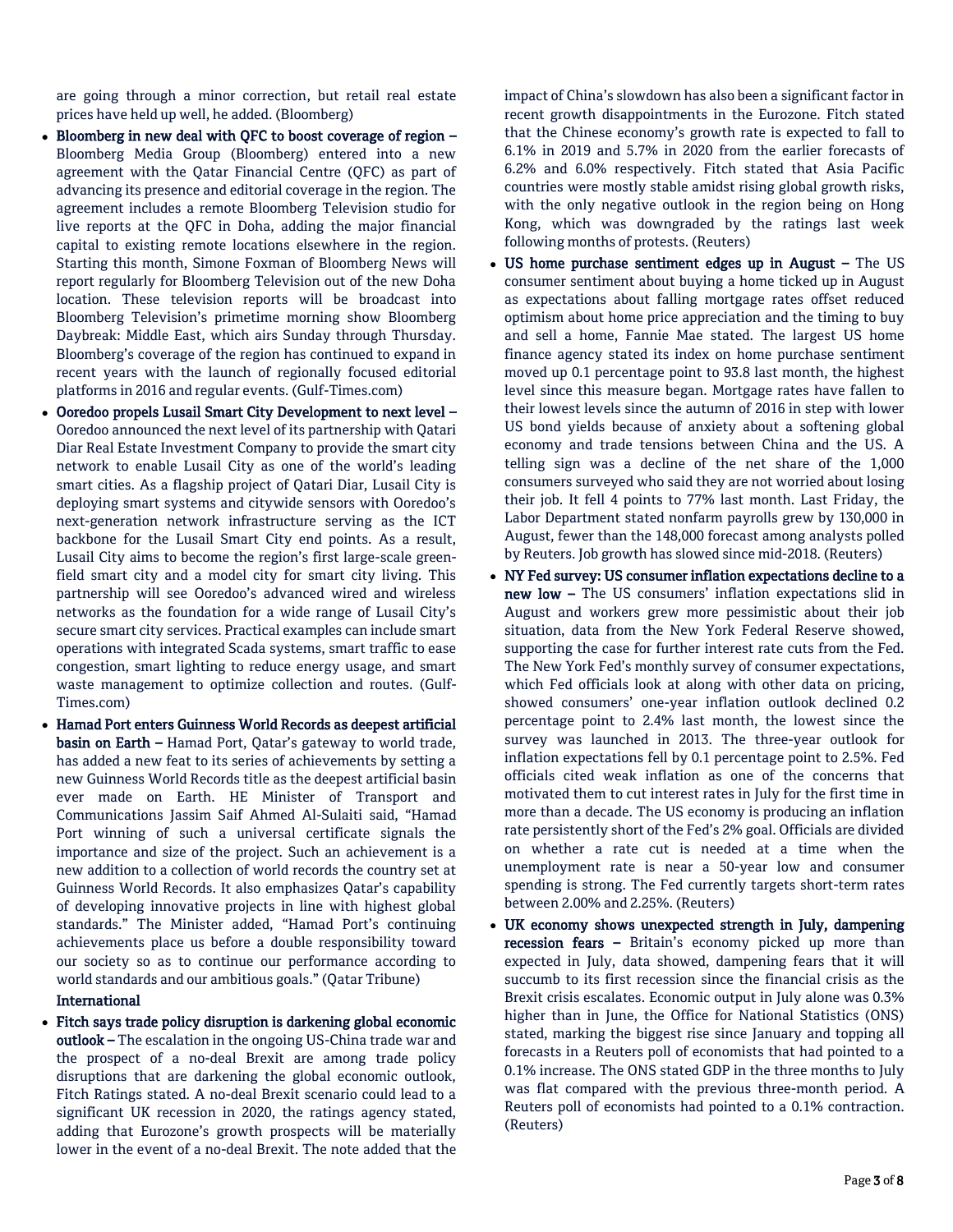- Eurozone's investor morale improves slightly in September, Sentix says – Investor morale in the Eurozone improved slightly in September, a Sentix survey showed, but it cautioned that the economic situation in the single currency bloc remained tense. The Sentix research group stated its investor sentiment index for the Eurozone edged up to -11.1 in September from -13.7 in August. That beat a Reuters poll of analysts who had predicted a decline to -14.0. Investors' assessment of the current situation deteriorated for the fourth month in a row to reach its lowest level since January 2015 at -9.5. Their economic outlook improved, however, with the sub-index rising to -12.8 in September from -20.0 in the previous month. Sentix pointed to signals from US President Donald Trump that suggested some progress toward finding a solution to the bitter trade dispute between the world's two biggest economy. (Reuters)
- German exports unexpectedly rise in July German exports rose in July, data showed, marking an unexpectedly solid start to the third quarter for the engine room of Europe's largest economy and suggesting it may withstand some of the impact of tariff disputes and Brexit uncertainty. The Federal Statistics Office stated seasonally adjusted exports rose 0.7% on the month while imports fell 1.5 %. The trade surplus rose to 20.2bn Euros after a downwardly revised 18.0bn Euros in the prior month. A Reuters poll of economists had pointed to a 0.5% drop in exports and a 0.3% fall in imports. The trade surplus was expected to come in at 17.5bn Euros. (Reuters)
- Bank of France keeps third-quarter GDP forecast at 0.3% in second reading – The Bank of a France maintained its forecast for 0.3% growth in the French economy in the third quarter, as business sentiment in the manufacturing sector picked up in August. In its monthly survey, the Bank of France stated sentiment in the manufacturing sector rose to 99 in August from a revised 96 in July. Business sentiment in the services sector was unchanged from the previous month at 100. Pharmaceutical and electronic equipment sectors performed particularly well, the central bank stated, adding that business leaders expected industrial production to slow in September. (Reuters)
- Deadline looming, Japan struggles to elude Trump tariff threat Japan's Prime Minister, Shinzo Abe may have averted giving away too much in trade talks with US President, Donald Trump but Tokyo is struggling ahead of a late-month deadline to achieve its primary goal: get the unpredictable president to drop threats of punitive auto tariffs. Even after announcing a preliminary deal with Abe on August 25, Trump left open the possibility of slapping higher duties on Japanese vehicles, a mainstay of the world's third-biggest economy and by far Japan's biggest export to the US. Trump and Abe are seeking a final agreement in time for their expected meeting on the sidelines of the United Nations General Assembly later this month. However negotiators have only just begun working out details, such as how much tariffs will be cut for which items, Japanese government officials familiar with the negotiations told Reuters. A deal this month could be tricky, as there's little time to nail down the wording for politically sensitive areas such as farm products and autos, and clear any legal hurdles, the officials say. (Reuters)

 China producer prices shrink most in three years in August – China's factory gate prices contracted for the second month in August and at a sharper rate, reinforcing the urgency for Beijing to step up stimulus as a deepening trade war with the US heaps pressure on its manufacturing sector and the broader economy. The producer price index (PPI), a key barometer of corporate profitability, dropped 0.8% from year earlier in August, National Bureau of Statistics (NBS) stated. Analysts polled by Reuters had expected factory gate inflation to have shrunk 0.9% year-on-year last month, following a 0.3% decline in July. The consumer price index (CPI) rose 2.8% in August on-year, unchanged from July. That compared with a 2.6% increase predicted by analysts. (Reuters)

## Regional

- IEA cuts oil-demand growth forecast again on economic woes -The International Energy Agency (IEA) cut its forecast for global oil-demand growth again, blaming the economic impact of the US-China trade war. "We expect this year on average about 1mn barrels a day of growth," IEA Executive Director, Fatih Birol said. That's about 10% lower than the agency's previous forecast and he said "the reason is mainly the economy, the trade tensions between the US and China, Brexit, and others." The IEA, which advises the world's developed economies on energy policy, has been sounding warnings about the impact of the slowing economy on oil demand for several months. A year ago, it was expecting global consumption to increase by 1.5mn barrels a day, in line with recent years. Since then the agency has steadily lowered its forecast, and in August it warned that growth in the first five months of the year had slumped to the weakest in a decade. A slower rate of expansion is likely to continue, driven by fundamental shifts in the way hydrocarbons are consumed, he said. (Gulf-Times.com)
- OPEC+ may discuss new metrics for global oil market monitoring – OPEC's Joint Ministerial Monitoring Committee (JMMC) may discuss new metrics for the global oil market monitoring, when it convenes in Abu-Dhabi later this week, TASS cited OPEC Secretary-General Mohammad Barkindo as saying. The group, known as OPEC+, uses certain metrics to monitor the deal, such as 5-year average oil stocks in the developed countries. "This is not on the agenda, but we can discuss it (metrics) as we will discuss the market situation," TASS cited Barkindo as saying. (Reuters)
- Middle East gas industry hampered by lack of infrastructure -Middle East gas industry has been hampered by lack of infrastructure. The electricity prices set by governments, dearth of pipelines and terminals are factors constraining growth of gas market in Middle East, Crescent Petroleum CEO, Majid Jafar said. Geopolitics is also an issue for regional gas industry, he said. He sees opportunities for non-government companies to participate in the Middle East gas projects. (Bloomberg)
- Takaful to show stronger momentum up to 2025 Despite growth of the global Takaful industry being much more lackluster than the Islamic finance services industry as a whole, the Islamic insurance market is set to gain some momentum up to 2025, industry reports say. This is mainly owing to new entrants in the Islamic finance industry from Central Asia and from West, East and North Africa where several countries are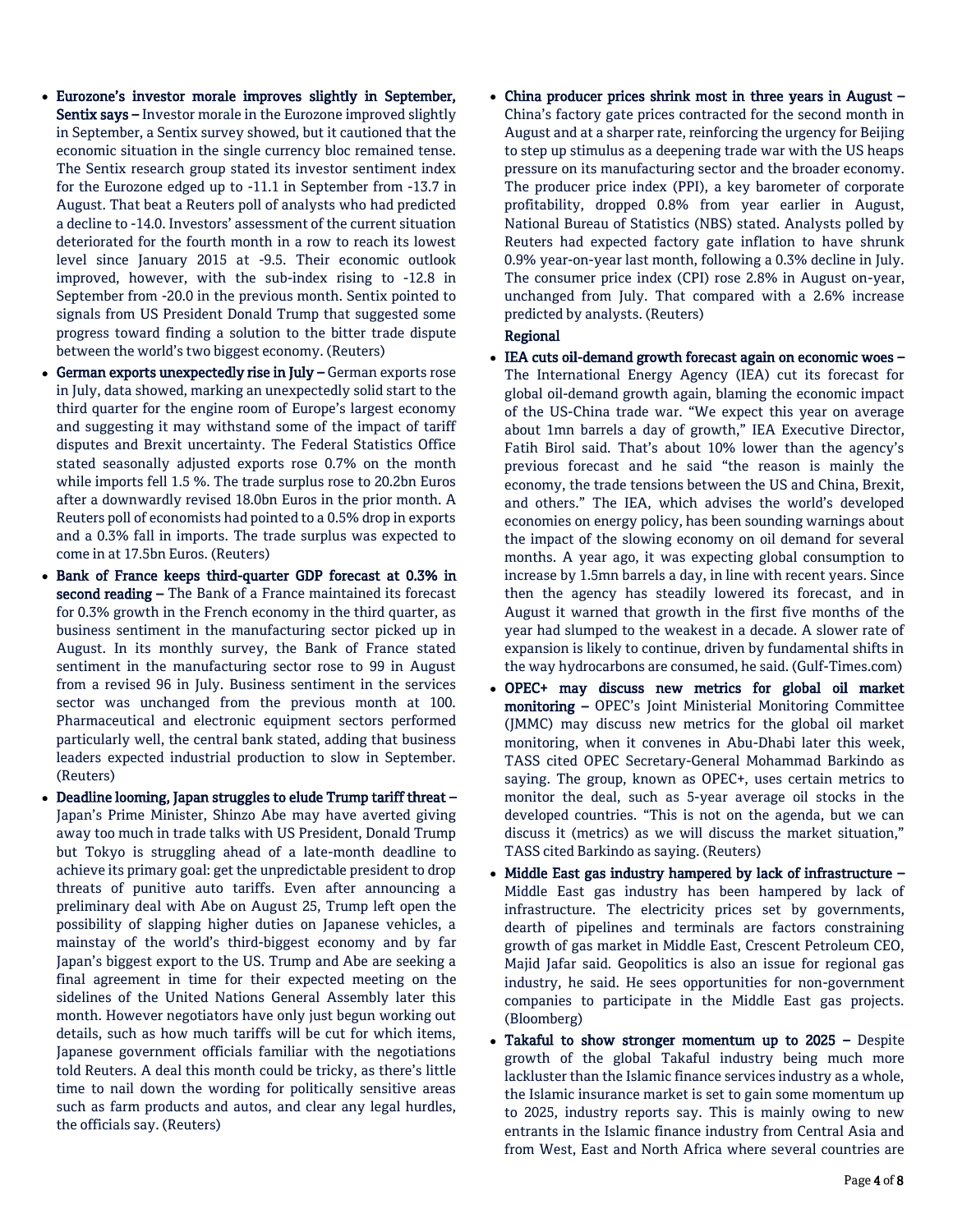currently introducing and/or enhancing their regulatory frameworks for the sector, while demand in Malaysia, Indonesia, Pakistan, Sri Lanka and Bangladesh is expected to steadily increase due to economic growth and government support. Takaful also received a boost in Turkey following the recent implementation of the participatory insurance regulatory framework there, and is also making headway in the US and the UK. For instance, a UK-based professional Islamic finance body, the Islamic Insurance Association of London, has been drafting Shari'ah standards for Islamic commercial insurance and wants to make them available as early as this year to tap this huge market segment. (Gulf-Times.com)

- IMF: Saudi Arabia should consider raising VAT to 10% Saudi Arabia should consider raising a value added tax (VAT) to 10% from the current 5%, the IMF stated, stressing the importance for the world's top oil exporter to improve its fiscal position amid lower crude prices. In a report dated June and published, the IMF stated that a tighter fiscal policy was needed, as the Saudi Arabia's budget deficit is projected to widen. Saudi Arabia, the Middle East's largest economy, remains dominated by hydrocarbon revenues despite Crown Prince, Mohammed bin Salman's assertion that he aims to diversify. The Gulf state recently restrained crude production by more than called for by an OPEC-led supply deal to support oil markets, however, slowing oil demand and the weakening global economy have kept prices under pressure. This is weighing on the Kingdom's economic growth, with some economists forecasting a contraction this year. The IMF expects the budget deficit to increase this year to 6.5% of GDP from 5.9% of GDP in 2018 as higher government expenditure is likely to curb the upside of stronger non-oil economic growth. (Reuters)
- Saudi Tadawul expects \$3bn additional inflows from FTSE inclusion – The Saudi Stock Exchange (Tadawul) expects additional passive funds' inflows worth \$3bn from the remaining phases of inclusion in the FTSE Russell emerging market index starting in September, its Chairwoman, Sarah Al-Suhaimi said. The Middle East's largest bourse is also expected to launch the first exchange-traded derivative product - an index futures contract based on the MSCI Tadawul 30 Index - in the fourth quarter of 2019, she told Reuters. Saudi Arabia's inclusion in emerging markets indices has generated foreign inflows worth billions of dollars since the start of the year. Inflows of foreign funds will help absorb the huge IPO, especially with an increasing likelihood of a domestic listing on the Riyadh bourse followed by a later international offering. In August, the Saudi exchange completed the second and final phase of joining the MSCI Emerging Markets Index, raising its weight on the closely-monitored index to 2.8%. "Since the beginning of this year, foreign investors have traded more than \$65bn and have been net buyers of more than \$20bn of Tadawul-listed shares through August 29," she said. She said that the number of qualified foreign investors (QFIs) has "grown exponentially" by 200% YTD, reaching more than 1,300 and is set to grow further by the end of 2019. (Zawya)
- Saudi Arabia's cinema market to hit over \$1.2bn by end of 2030 – Saudi Arabia's cinema market is expected to exceed \$1.2bn by the end of 2030, a recent research report stated. According to ResearchAndMarkets.com, the Kingdom's largest city and

capital Riyadh accounts for a significant part of the cinema market however, other regions like Jeddah are set to witness continuous growth. The report noted that the primary source of income for cinemas is tickets/box office. Other sources include advertisements and sale of food and beverages at the multiplex. The standard format of cinema holds the highest market share in Saudi Arabia, however, 3D/4D, IMAX, and VIP/Premium 'will be the choice of Saudis in the upcoming years', according to the report. In January last year, Saudi Arabia's sovereign wealth fund, Public Investment Fund (PIF) established Development Investment Entertainment Company (DIEC) with an initial funding of \$2.7bn to set up entertainment centers that include cinemas over the next several years. DIEC is projected to directly contribute SR1bn to the GDP of Saudi Arabia and create 1,000 direct jobs by 2020, according to a study by Belgium's state-owned investment promotion agency Flanders Investment and Trade. (Zawya)

- Saudi Aramco pursues IPO with local listing plan as lines up banks – Saudi Arabia plans a gradual listing of Saudi Aramco on its domestic market, sources said, as it finalizes the roles banks will play in the Initial Public Offering (IPO) of the world's biggest oil company. The Kingdom intends to list 1% of the state oil giant on the Tadawul before the end of this year and another 1% in 2020, the sources said, as initial steps ahead of a public sale of around 5% of Saudi Aramco. Based on the indicated \$2tn valuation that Saudi Aramco had hoped to achieve, a 1% float would be worth \$20bn, a huge milestone for the local stock market. Saudi Aramco's flotation, which could be the world's biggest IPO, is crucial to raise money for Crown Prince, Mohammed bin Salman's plans to diversify the Saudi Arabian economy away from oil revenues and has rapidly regained momentum over the past few days. Saudi Arabia's Energy Minister, Prince Abdulaziz bin Salman said that Saudi Arabia is aiming for the Saudi Aramco's IPO "as soon as possible". (Reuters)
- Saudi Arabia's Energy Minister says OPEC+ alliance staying for long term - Saudi Arabia's new energy minister said that the world's top oil exporter would keep working with other producers to achieve market balance and that an OPEC-led supply-curbing deal would survive "with the will of everybody". Prince, Abdulaziz bin Salman, who took over as Energy Minister from Khalid Al-Falih, told reporters there will be "no radical" change in the oil policy of Saudi Arabia, OPEC's de facto leader, which he said was based on strategic considerations such as reserves and energy consumption. The Prince had helped negotiate the deal between the OPEC and its allies, a group known as OPEC+, to cut global crude supply in order to support prices and balance the market. He told reporters on the sidelines of an energy conference in Abu Dhabi that the OPEC+ alliance was "staying for the long term" and called on OPEC members to comply with output targets. "We have always worked in a cohesive, coherent way within OPEC to make sure that producers work and prosper together," the Prince said. "It would be wrong from my end to pre-empt the rest of the OPEC members," he said when asked whether there was a need for further oil production cuts to support the market. (Reuters)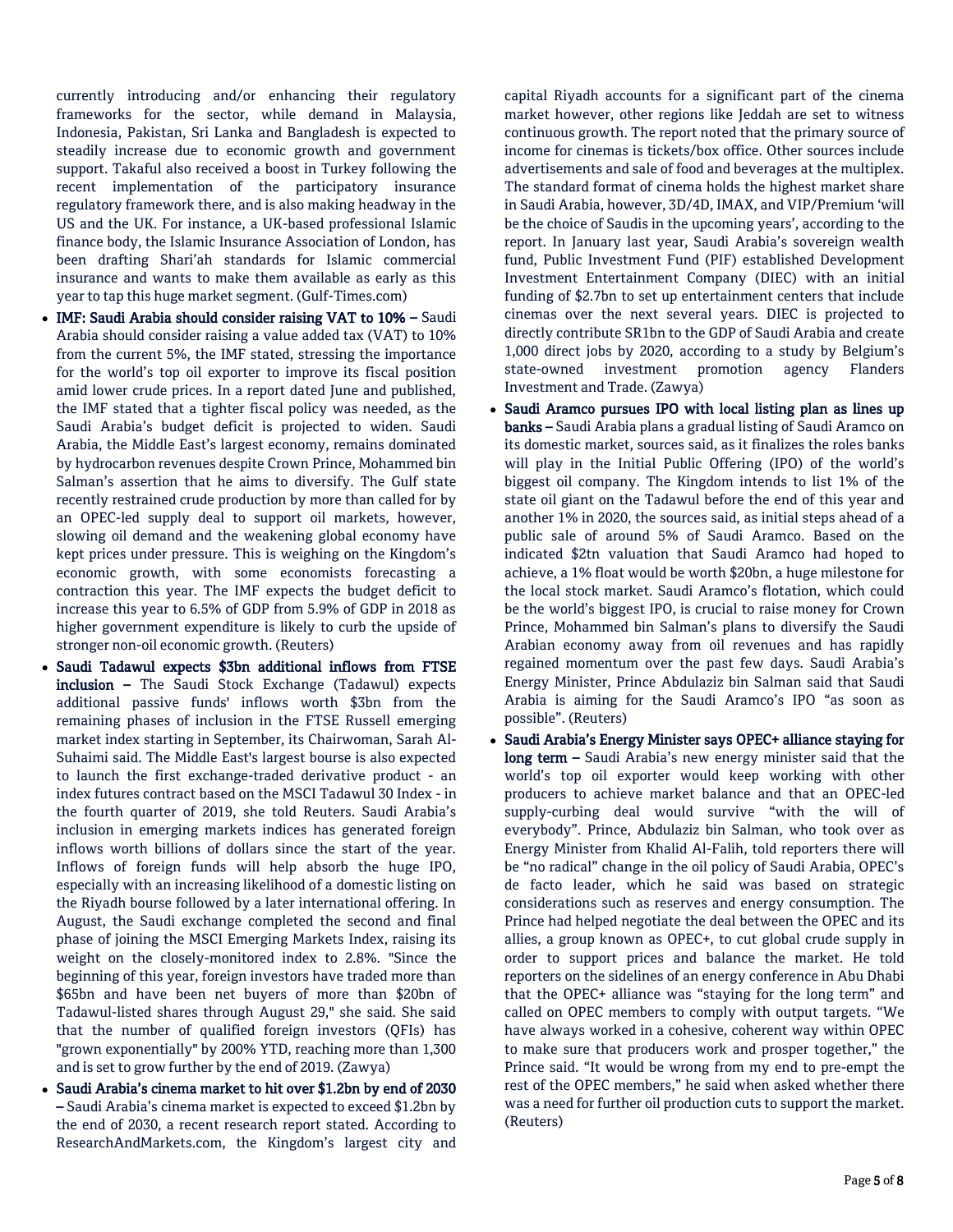- Saudi Arabia's ACWA Power to focus more on renewable energy projects - ACWA Power plans to focus more on renewable energy projects, lifting their share of its portfolio to 70% over the next decade, its Chief Executive and President, Paddy Padmanthan said. The current value of the Saudi Arabian utility developer's portfolio is more than \$42bn, with renewables accounting for 23%. "By 2030, we expect to see 70% of renewables in our portfolio in terms of capital employed," he told Reuters. "We expect to see, in any given year, 60% of new investments in renewables." Acwa Power, which develops power and desalinated water plants, plans to expand into new markets, however, will maintain its portfolio balance of 50% in Saudi Arabia and 50% overseas. (Reuters)
- Saudi Tabreed said in talks to hire banks for 2020 IPO Saudi Tabreed is in talks to hire banks for an Initial Public Offering (IPO) that could value the district cooling firm at about \$800mn, according to sources. The utility, part-owned by Abu Dhabi's National Central Cooling Co., plans to raise between \$200mn and \$300mn in the first half of 2020 from a listing on the Tadawul, sources said. "Saudi Tabreed has appointed Himmah Capital as a consultant to assess the potential of an IPO though no decision has been made," Chief Executive Officer, Kamal Pharran said. "The company is evaluating all aspects, including valuation, at this early stage of our assessment exercise." (Bloomberg)
- Tasnee gets SR3bn Islamic loan from Riyad Bank and SABB Tasnee gets SR3bn Islamic loan from Riyad Bank and SABB. The 10-year Murabaha facility will refinance two loans from October 2013 and January 2015, National Industrialization Co., also known as Tasnee, stated. The loan will be repaid in equal installments semi-annually with final installment of SR1.195bn to be paid at maturity. (Bloomberg)
- UAE's July consumer prices fall 0.79% MoM and 2.22% YoY The Federal Competitiveness and Statistics Authority in Dubai published UAE's consumer price indices which showed that the consumer prices for July fell 0.79% MoM and 2.22% YoY. (Bloomberg)
- UAE's Energy Minister trusts new Saudi Arabia's Energy Minister will strengthen Saudi Arabia's role in OPEC – The UAE's Energy Minister, Suhail Mohamed Al Mazrouei congratulated the new Saudi Arabian Energy Minister, Prince Abdulaziz bin Salman and said that he trusts the naming of Prince Abdulaziz to head the energy ministry of the world's largest oil exporter will strengthen the Kingdom's leading role in the OPEC. (Reuters)
- OPEC, non-OPEC pact on oil supply curbs to continue  $A$ cooperation agreement between OPEC and non-OPEC countries on curbing oil supply is continuing and the UAE has no plan to leave it, the UAE Energy Minister told broadcaster CNBC Arabia. (Reuters)
- DP World's Topaz and P&O to complete merger by year-end Port operator DP World's planned merger of its P&O Maritime and recently acquired Topaz Energy and Marine businesses is expected to be completed by the end of the year, Topaz CEO, Rene Kofod-Olsen said. DP World bought Dubai-based oil services company Topaz in July with the intention of combining it with P&O Maritime as part of efforts to diversify beyond its core port operations to other marine-related sectors. The

merged entity, to be known simply as P&O, will give Topaz a presence in new markets including Australia and South America. "We certainly see this as a pathway to continue and perhaps accelerate ... growth as a combined entity under DP World," Kofod-Olsen told Reuters. "It allows us (as a combined entity) to give a whole host of services to our clients that we can't do today without making huge capital investments." Topaz operates in the Caspian Sea, the Middle East and West Africa, working with oil majors such as BP, Exxon Mobil and Saudi Aramco. It had a contract backlog of \$1.5bn at August 21. P&O Martime provides government, port and oil and gas marine services in Australia, Papua New Guinea, the Middle East, Africa, Europe and South America. Kofod-Olsen does not expect fundamental change to Topaz's strategy after the merger however, stated that other DP World marine services operations could later be brought under the P&O brand. (Reuters)

- Investment of \$11tn needed to meet future global energy demand – The Chief Executive of the Abu Dhabi National Oil Company (ADNOC), Sultan Ahmed Al Jaber said that the longterm outlook for global energy demand was robust and that investment of \$11tn in oil and gas was needed to keep up with projected demand. UAE's Minister of state and ADNOC Group CEO also said that the state oil company was on track to raise its oil production capacity to 4mn barrels per day by 2020 and 5mn bpd by 2030. The UAE, the third-largest oil producer in the OPEC, behind Saudi Arabia and Iraq, pumps around 3mn barrels per day. "In the short, term global economic uncertainties are creating market volatility and impacting energy demand. But in the long term, the outlook is robust," he said. He said that the population growth and rise of the middle class was expected to lead to greater spending power and that, as a result, more than three times the amount of energy currently consumed by Europe would be added to demand in the next two decades. "To meet this demand ... we will need an inclusive response that integrates and optimizes a fully diversified energy mix," he said, adding that the world would still rely on oil and gas as the majority source of energy for decades to come, which would require investment of \$11tn to keep up with demand. The CEO said ADNOC is unlocking "vast reserves" of natural gas by tapping into gas caps, undeveloped reservoirs and unconventional resources. He said ADNOC launched the region's first commercial scale carbon capture utilization and storage facility in 2016 and plans to expand the program by six times over the next decade. (Reuters)
- Kuwait's Agility Public Warehousing Co. plans Trans-Africa facilities - Agility Public Warehousing Co., a Kuwait-based logistics company operating in more than 100 countries, is stepping up plans to develop so-called warehouse parks across Africa at a cost of about \$200mn each. The company, which has annual revenue of about, \$5.5bn, has set up one at the Ghanaian port city of Tema, about 16 miles east of the capital, Accra, and will open three more, in Abidjan, Maputo and Lagos -- the commercial hubs of Ivory Coast, Mozambique and Nigeria respectively -- by the end of the second quarter of next year. Addis Ababa, Luanda, Nairobi, Dar es Salaam and Kinshasa may follow. The idea is to "build it and they will come," Geoffrey White, Agility's Chief Executive Officer for Africa, White said. The parks comprise tens of thousands of square meters of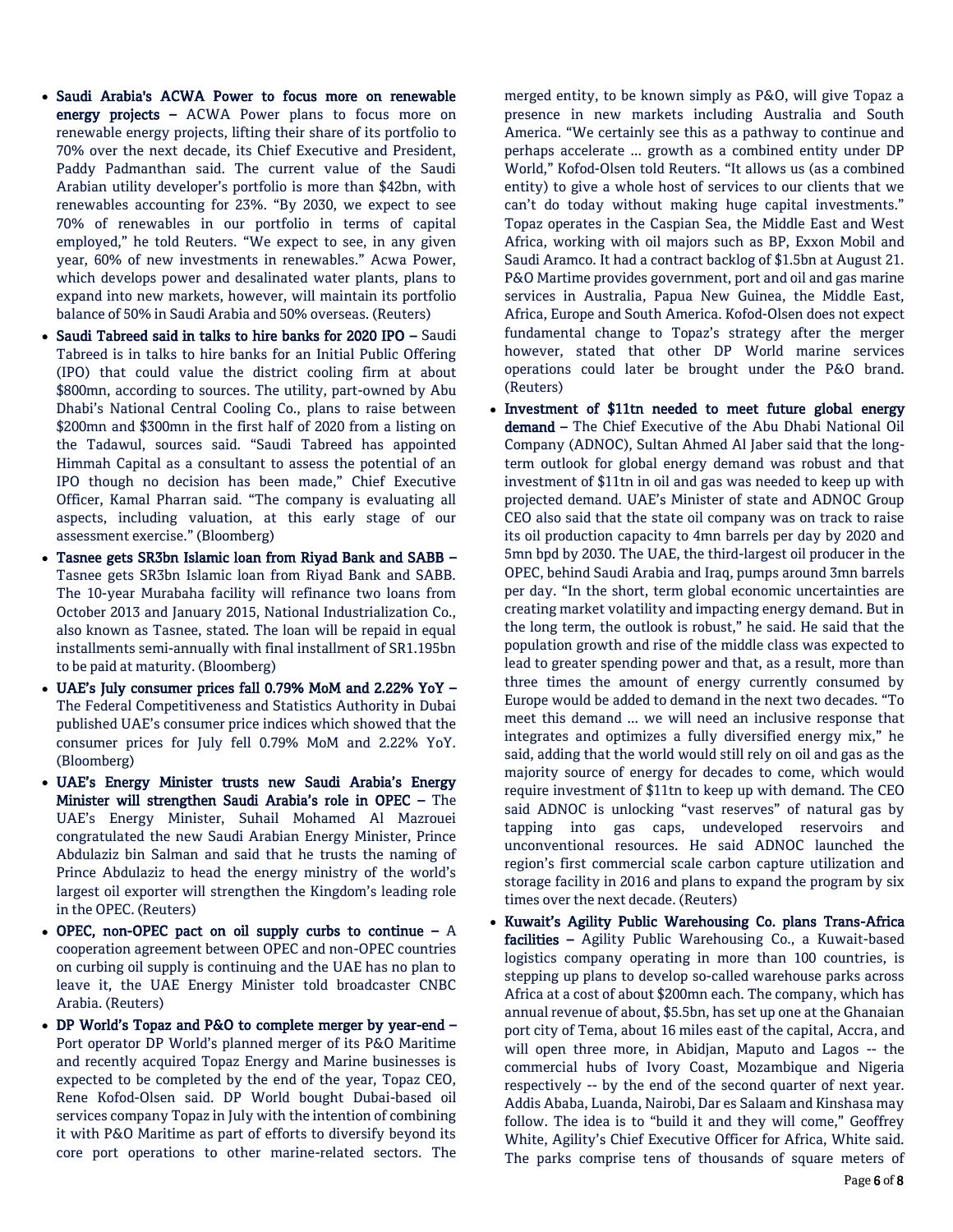warehousing with reliable power, internet and security. Built on the outskirts of major commercial hubs, they offer multinational companies a quick way to set up distribution centers, said. While there are some similar projects on the continent, none are of Agility's scale, he said. Cummins Inc, which makes generators and engines, is one of its initial customers, using the park in Ghana for its West African distribution. Egypt, Morocco and Algeria are potential sites for parks in North Africa, White said. (Bloomberg)

- Oman's Energy Minister says too early to assess if deeper oil cuts needed – Oman's Energy Minister, Mohammed bin Hamad Al-Rumhy said that it is too early to determine whether oil markets required deeper supply cuts next year. "I don't know it is too early to assess," he said, when asked if there was a need for deeper output curbs next year by OPEC and other producers. (Reuters)
- Bahrain's July M1 money supply rises 5.8% YoY Central Bank of Bahrain (CBB) published data on monetary aggregates for July which showed that the M1 money supply rose 5.8% YoY, the M2 money supply rose 9.5% YoY and the M3 money supply rose 8.5% YoY. (Bloomberg)